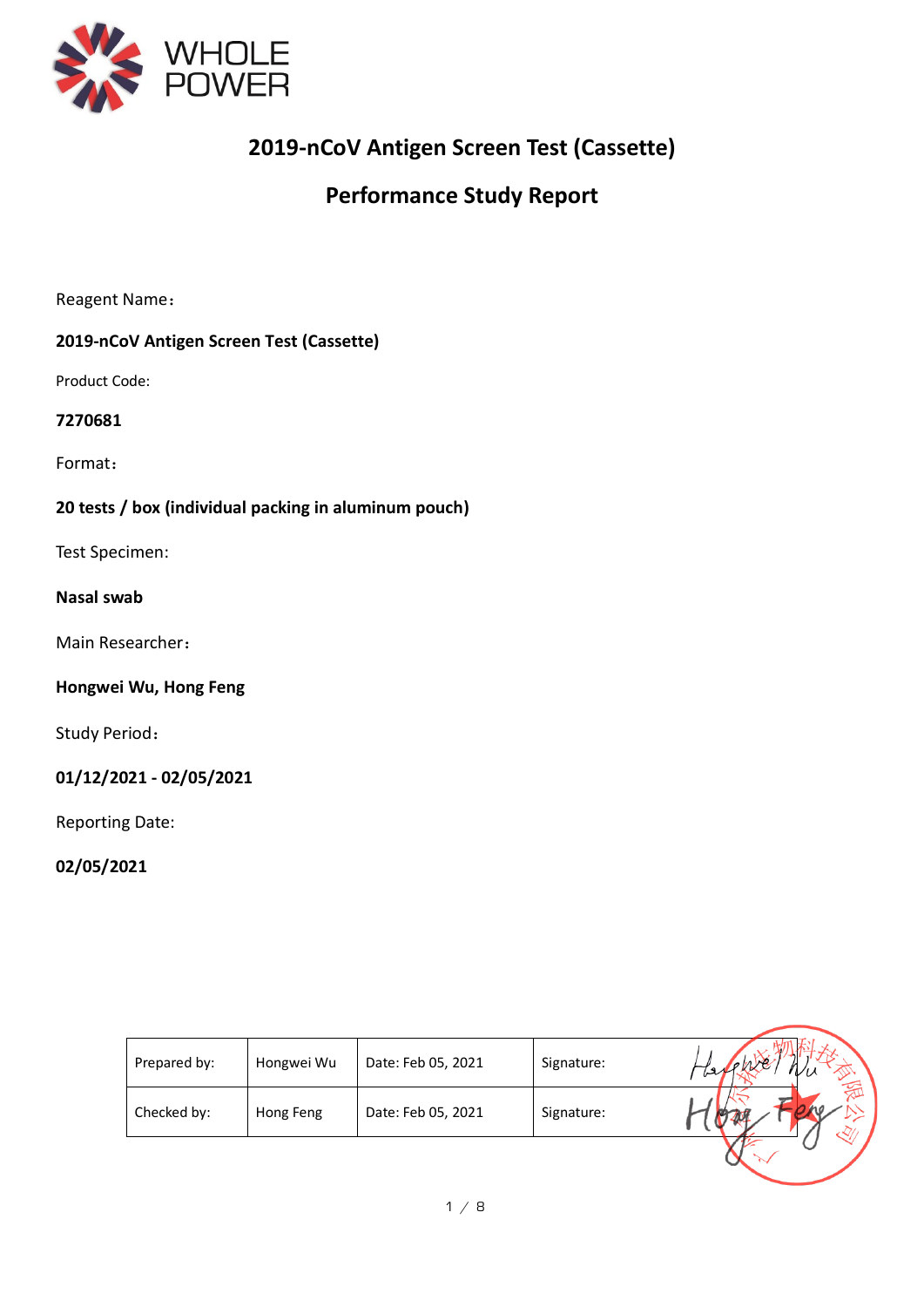

# **1. Synopsis**

The performance study is to evaluate the clinical sensitivity and specificity of 2019-nCoV Antigen Screen Test (Cassette) when using nasal swab as a test specimen and its cross-reactivity and interference.

# **2. Background**

The novel coronaviruses belong to the β genus. COVID-19 is an acute respiratory infectious disease. People are generally susceptible. Currently, the patients infected by the novel coronavirus are the main source of infection; asymptomatic infected people can also be an infectious source. Based on the current epidemiological investigation, the incubation period is 1 to 14 days, mostly 3 to 7 days. The main manifestations include fever, fatigue and dry cough. Nasal congestion, runny nose, sore throat, myalgia and diarrhea are found in a few cases.

#### **3. Intended Use**

2019-nCoV Antigen Screen Test (Cassette) is an in vitro diagnostic test device intended for the rapid detection of 2019-nCoV nucleocapsid protein antigen in nasal swab samples from patients with suspected 2019-nCoV infection, patients with suspected clustering cases, and others who need to diagnose or differentially diagnose 2019-Novel Coronavirus (2019-nCoV). The test kit only detects the N protein, and cannot detect the S protein and its mutation structure.

Purpose: The 2019-nCoV Antigen Screen Test (Cassette) is intended for professional in-vitro diagnostics only and serves as an aid to diagnose a Covid-19 infection.

#### **4. Material**

4.1 Investigational product name and lot number 2019-nCoV Antigen Screen Test (Cassette) Lot No.: 20201101

4.2 Comparison method: 2019-nCoV RNA (Multiple PCR-Fluorescence Probing), manufactured by Guangdong Huayin Medicine Science Co., Ltd. Nasal swab vs Nasopharyngeal RT-PCR

4.3 Specimen: Nasal swab samples from infected patients and non-infected patients

# **5. Method and Result of Nasal Swab vs Nasopharyngeal RT-PCR**

#### 5.1 Method

Demands for the Samples 500 clinical nasal swabs were collected from patients who were suspected of COVID-19 (within 7 days of onset). All samples were unaltered clinical specimens and confirmed with Nasopharyngeal RT-PCR. Each sample was blindly labeled by a nonparticipant. Separate sets of the blind coded were assigned. Samples were also randomized prior to testing.

5.2 Each sample was run in 1 test and read the result at 15-20 minutes.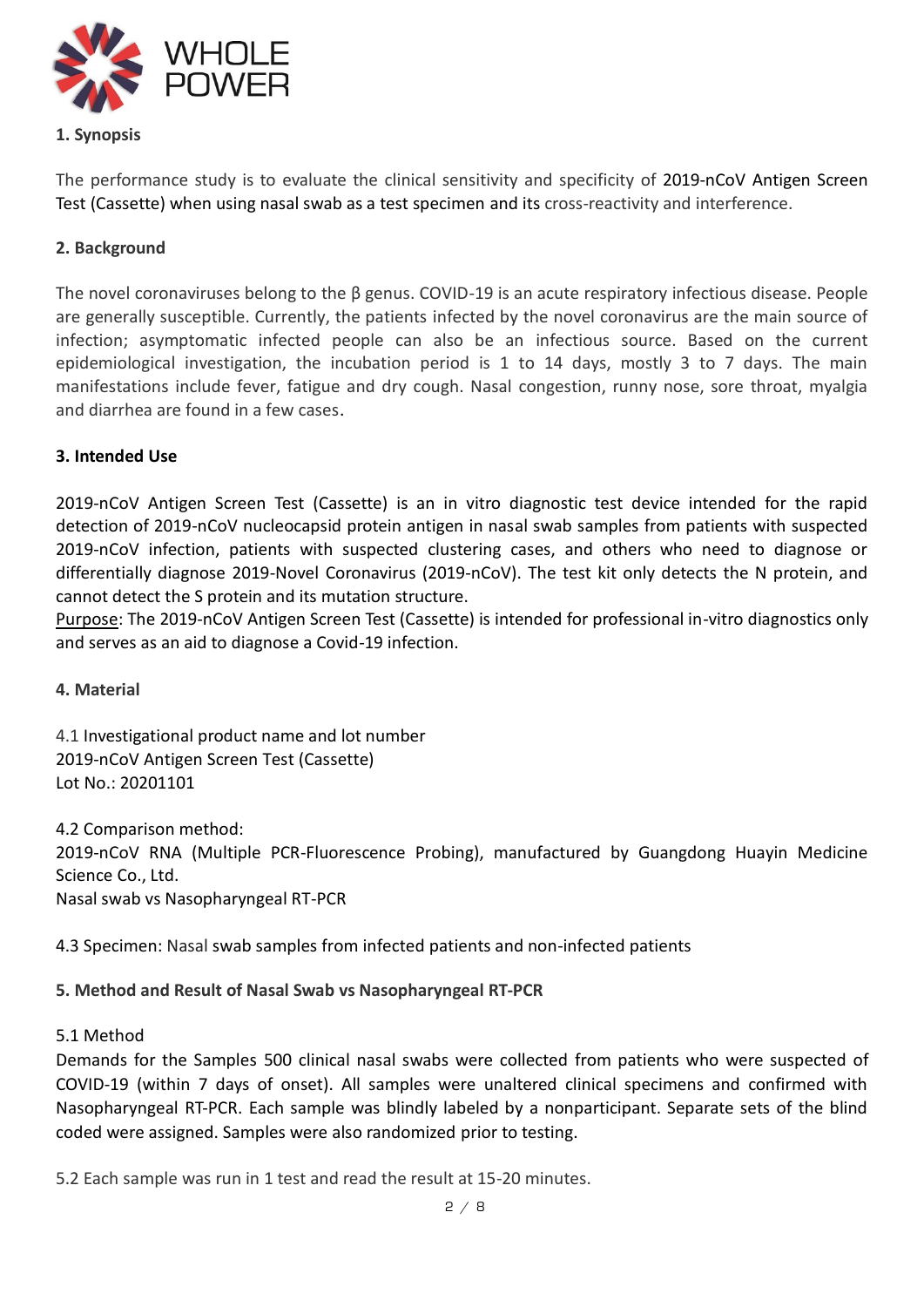

5.3 Interpretation of results Negative: Only one-color line appears on the control region. Positive: Two bands are appeared in the test line (T) and control line (C). Invalid: No visible line at all, or there is a visible line only in the test region and not in the control region.

5.4 Acceptance criteria: Total Sensitivity: ≥90% Total Specificity: ≥97%

5.5 Result

|                      | Nasopharyngeal RT-PCR        |          |              |  |  |  |  |
|----------------------|------------------------------|----------|--------------|--|--|--|--|
| <b>Test Cassette</b> | Positive                     | Negative | <b>Total</b> |  |  |  |  |
| Positive             | 111                          | 3        | 114          |  |  |  |  |
| <b>Negative</b>      | q                            | 377      | 386          |  |  |  |  |
| Total                | 120                          | 380      | 500          |  |  |  |  |
| Sensitivity          | 92.5% (95%CI: 86.4% - 96.0%) |          |              |  |  |  |  |
| Specificity          | 99.2% (95%CI: 97.7% - 99.7%) |          |              |  |  |  |  |

The sensitivity and specificity of 2019-nCoV Antigen Screen Test (Cassette) when using nasal swab as a test specimen meet the acceptance criteria.

| Nasal Swab vs<br>Nasopharyngeal<br><b>RT-PCR</b> | Performance | 95%CI             | <b>Ct Values</b> |
|--------------------------------------------------|-------------|-------------------|------------------|
| Sensitivity                                      | 92.5%       | $86.4\% - 96.0\%$ | $\leq 37$        |
| Specificity                                      | 99.2%       | $97.7\% - 99.7\%$ |                  |

# **6. Cross-reactivity**

Cross-reactivity with SARS-CoV-1 has been observed. However, no cross-reactivity with the following viruses was detected:

| Interfering substances   | Concentration                  | <b>Results</b> |
|--------------------------|--------------------------------|----------------|
| Influenza A (H1N1)       | 2x 10 <sup>5</sup> TCID50/ml   | Negative       |
| Influenza A (H3N2)       | 3x 10 <sup>5</sup> TCID50/ml   | Negative       |
| Influenza A (H5N1)       | 2.5x 10 <sup>5</sup> TCID50/ml | Negative       |
| Influenza A (H7N9)       | 3x 10 <sup>5</sup> TCID50/ml   | Negative       |
| Influenza B              | 2x 10 <sup>5</sup> TCID50/ml   | Negative       |
| <b>MERS-Coronavirus</b>  | 2x 10 <sup>4</sup> TCID50/ml   | Negative       |
| Human Coronavirus (NL63) | 3x 10 <sup>4</sup> TCID50/ml   | Negative       |
| Human Coronavirus (229E) | 1x 10 <sup>5</sup> TCID50/ml   | Negative       |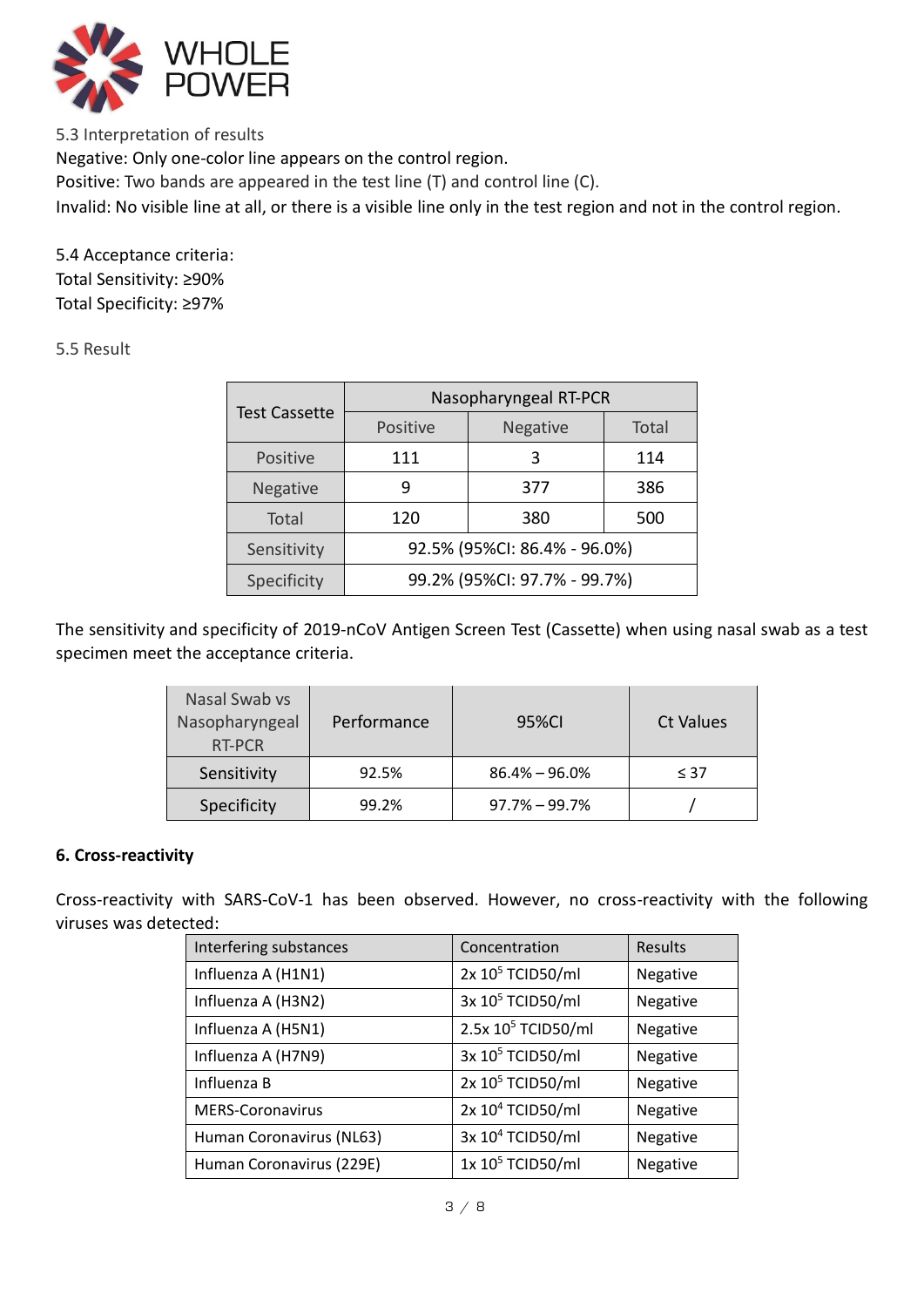

| Human Coronavirus (OC43)             | 1x 10 <sup>5</sup> TCID50/ml | Negative |
|--------------------------------------|------------------------------|----------|
| Respiratory Syncytial Virus (Type A) | 3x 10 <sup>5</sup> TCID50/ml | Negative |
| Adenovirus (Type 1)                  | 3x 10 <sup>5</sup> TCID50/ml | Negative |
| Enterovirus (Type 68)                | 1x 10 <sup>5</sup> TCID50/ml | Negative |
| <b>EB-Virus</b>                      | 1x 10 <sup>5</sup> TCID50/ml | Negative |
| <b>Measles Virus</b>                 | 1x 10 <sup>5</sup> TCID50/ml | Negative |
| Human Cytomegalovirus                | 3x 10 <sup>5</sup> TCID50/ml | Negative |
| <b>Norovirus</b>                     | 1x 10 <sup>5</sup> TCID50/ml | Negative |
| <b>Rubulavirus</b>                   | 2x 10 <sup>5</sup> TCID50/ml | Negative |
| Varicella-Zoster-Virus               | 1x 10 <sup>5</sup> TCID50/ml | Negative |
| Mycoplasma pneumoniae                | 4x 10 <sup>4</sup> TCID50/ml | Negative |

# **7. Interference**

There was no interference with the following substances proven:

| Interfering substances          | Concentration  | Results  |
|---------------------------------|----------------|----------|
| Phenylephrine                   | 15% v/v        | Negative |
| Nasal Gel Sodium Chloride       | 5% v/v         | Negative |
| Cromolyn                        | 15% v/v        | Negative |
| Oxymetazoline                   | 15% v/v        | Negative |
| Fluconazole                     | 5% w/v         | Negative |
| Throat Lozenge Benzocaine       | 0.15% w/v      | Negative |
| Sabadilla                       | 20% w/v        | Negative |
| Zincum gluconium                | 5% w/v         | Negative |
| Alkalol                         | $10\%$ v/v     | Negative |
| <b>Fluticasone Propionate</b>   | 5% v/v         | Negative |
| Phenol                          | 15% v/v        | Negative |
| Tamiflu                         | $0.5\%$ w/v    | Negative |
| <b>Nasal Ointment Mupirocin</b> | 0.25% w/v      | Negative |
| Systemic Tobramycin             | $0.0004\%$ w/v | Negative |

#### **8. Raw Data**

| Evaluated kits: 2019-nCoV Antigen Screen Test (Cassette) |                |               |        |                 |                 |        |                 |                 |  |
|----------------------------------------------------------|----------------|---------------|--------|-----------------|-----------------|--------|-----------------|-----------------|--|
| 20201101<br>Lot Number:                                  |                |               |        |                 |                 |        |                 |                 |  |
| Sample                                                   | Nasopharyngeal |               | Sample | Nasopharyngeal  | Test            | Sample | Nasopharyngeal  | Test            |  |
| No.                                                      | RT-PCR         | Test Cassette | No.    | RT-PCR          | Cassette        | No.    | RT-PCR          | Cassette        |  |
|                                                          | Negative       | Negative      | 168    | <b>Negative</b> | Negative        | 335    | <b>Negative</b> | Negative        |  |
| 2                                                        | Negative       | Negative      | 169    | <b>Negative</b> | <b>Negative</b> | 336    | <b>Negative</b> | <b>Negative</b> |  |
| 3                                                        | Ct:32          | Positive      | 170    | <b>Negative</b> | <b>Negative</b> | 337    | <b>Negative</b> | <b>Negative</b> |  |
| 4                                                        | Ct:25          | Positive      | 171    | <b>Negative</b> | Negative        | 338    | <b>Negative</b> | Negative        |  |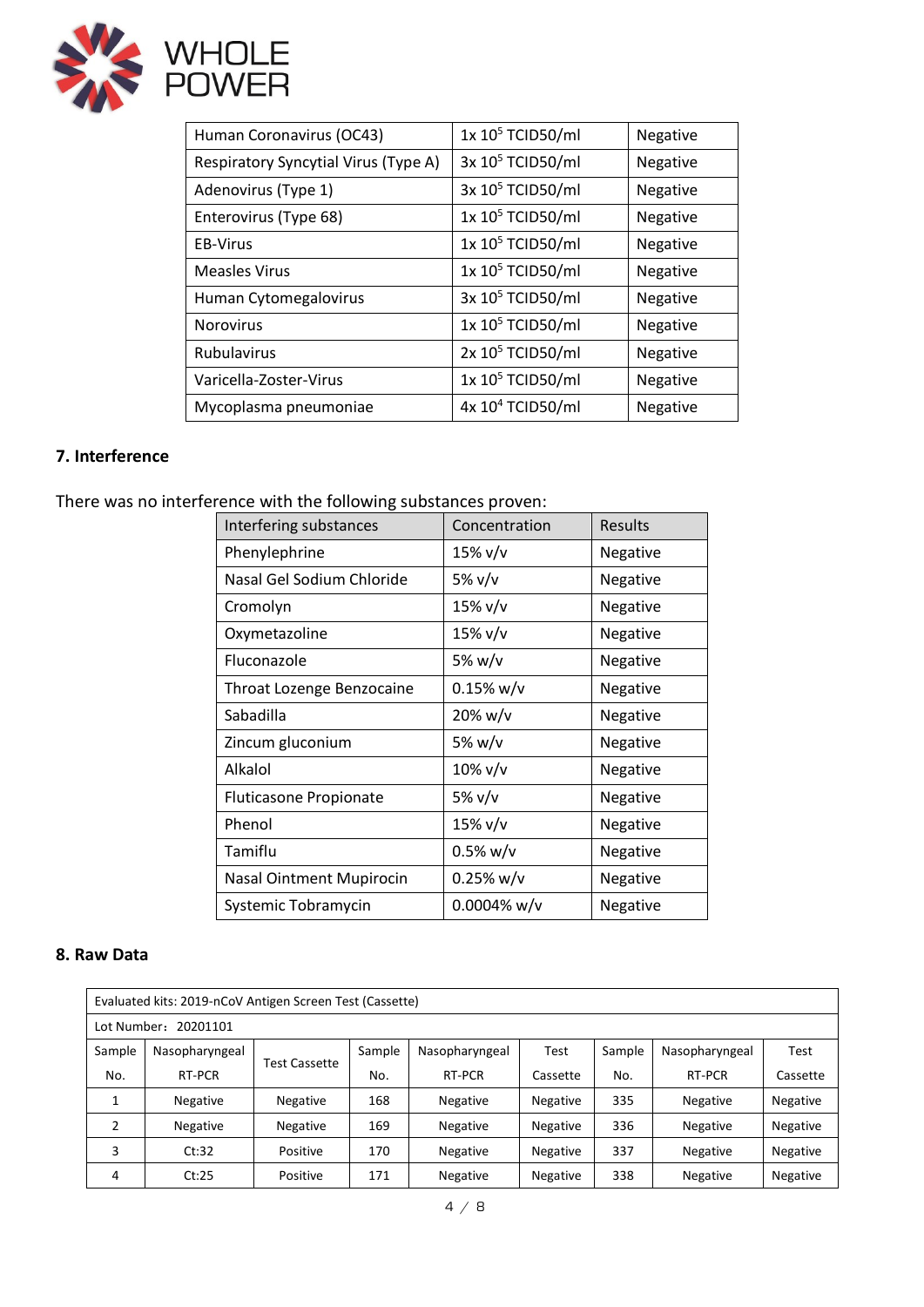



| 5              | Negative | Negative        | 172 | Negative          | Negative        | 339 | Ct:28    | Positive |
|----------------|----------|-----------------|-----|-------------------|-----------------|-----|----------|----------|
| 6              | Ct:26    | Positive        | 173 | Negative          | Negative        | 340 | Negative | Negative |
| $\overline{7}$ | Negative | Negative        | 174 | Ct:32             | Positive        | 341 | Negative | Negative |
| 8              | Negative | Negative        | 175 | Negative          | Negative        | 342 | Ct:23    | Positive |
| 9              | Ct:32    | Positive        | 176 | Negative          | Negative        | 343 | Negative | Negative |
| 10             | Ct:36    | Positive        | 177 | Negative          | Negative        | 344 | Negative | Negative |
| 11             | Negative | Negative        | 178 | Negative          | Negative        | 345 | Negative | Negative |
| 12             | Negative | Negative        | 179 | Negative          | Negative        | 346 | Negative | Negative |
| 13             | Negative | Negative        | 180 | Ct:34             | Positive        | 347 | Negative | Negative |
| 14             | Negative | Negative        | 181 | Negative          | Negative        | 348 | Negative | Negative |
| 15             | Negative | Negative        | 182 | Ct:36             | Positive        | 349 | Negative | Negative |
| 16             | Negative | Negative        | 183 | Ct:26             | Positive        | 350 | Negative | Negative |
| 17             | Negative | Negative        | 184 | Ct:36             | <b>Negative</b> | 351 | Negative | Negative |
| 18             | Ct:30    | Positive        | 185 | Ct:33             | Positive        | 352 | Negative | Negative |
| 19             | Negative | Negative        | 186 | Negative          | Negative        | 353 | Negative | Negative |
| 20             | Ct:28    | Positive        | 187 | Negative          | Negative        | 354 | Negative | Negative |
| 21             | Negative | Negative        | 188 | Negative          | Negative        | 355 | Negative | Negative |
| 22             | Negative | Negative        | 189 | Negative          | Negative        | 356 | Negative | Negative |
| 23             | Negative | Negative        | 190 | Negative          | Negative        | 357 | Ct:30    | Positive |
| 24             | Ct:34    | Positive        | 191 | Negative          | <b>Negative</b> | 358 | Negative | Negative |
| 25             | Ct:31    | Positive        | 192 | Negative          | Negative        | 359 | Negative | Negative |
| 26             | Negative | Negative        | 193 | Negative          | Negative        | 360 | Negative | Negative |
| 27             | Negative | Negative        | 194 | Ct:30             | Positive        | 361 | Negative | Negative |
| 28             | Negative | Negative        | 195 | Negative          | Negative        | 362 | Negative | Negative |
| 29             | Negative | Negative        | 196 | Negative          | Negative        | 363 | Negative | Negative |
| 30             | Negative | Negative        | 197 | Negative          | Negative        | 364 | Ct:28    | Positive |
| 31             | Negative | Negative        | 198 | Negative          | Negative        | 365 | Negative | Negative |
| 32             | Negative | Negative        | 199 | Negative          | Negative        | 366 | Negative | Negative |
| 33             | Negative | Negative        | 200 | Negative          | Negative        | 367 | Ct:28    | Positive |
| 34             | Negative | Negative        | 201 | Negative          | Negative        | 368 | Negative | Negative |
| 35             | Negative | Negative        | 202 | Negative          | Negative        | 369 | Negative | Negative |
| 36             | Negative | Negative        | 203 | Ct:32             | Positive        | 370 | Negative | Negative |
| 37             | Ct:25    | Positive        | 204 | Negative          | Negative        | 371 | Negative | Negative |
| 38             | Ct:26    | Positive        | 205 | Negative          | Negative        | 372 | Negative | Negative |
| 39             | Negative | Negative        | 206 | Negative          | <b>Positive</b> | 373 | Negative | Negative |
| 40             | Negative | Negative        | 207 | Ct:32             | Positive        | 374 | Negative | Negative |
| 41             | Negative | Negative        | 208 | Ct:33             | Positive        | 375 | Ct:25    | Positive |
| 42             | Ct:35    | <b>Negative</b> | 209 | Negative          | Negative        | 376 | Negative | Negative |
| 43             | Negative | Negative        | 210 | Negative          | Negative        | 377 | Negative | Negative |
| 44             | Negative | Negative        | 211 | Ct:29             | Positive        | 378 | Negative | Negative |
| 45             | Negative | Negative        | 212 | Negative          | Negative        | 379 | Negative | Negative |
| 46             | Negative | Negative        | 213 | Ct:29             | Positive        | 380 | Negative | Negative |
| 47             | Negative | Negative        | 214 | Negative<br>F / Q | Negative        | 381 | Negative | Negative |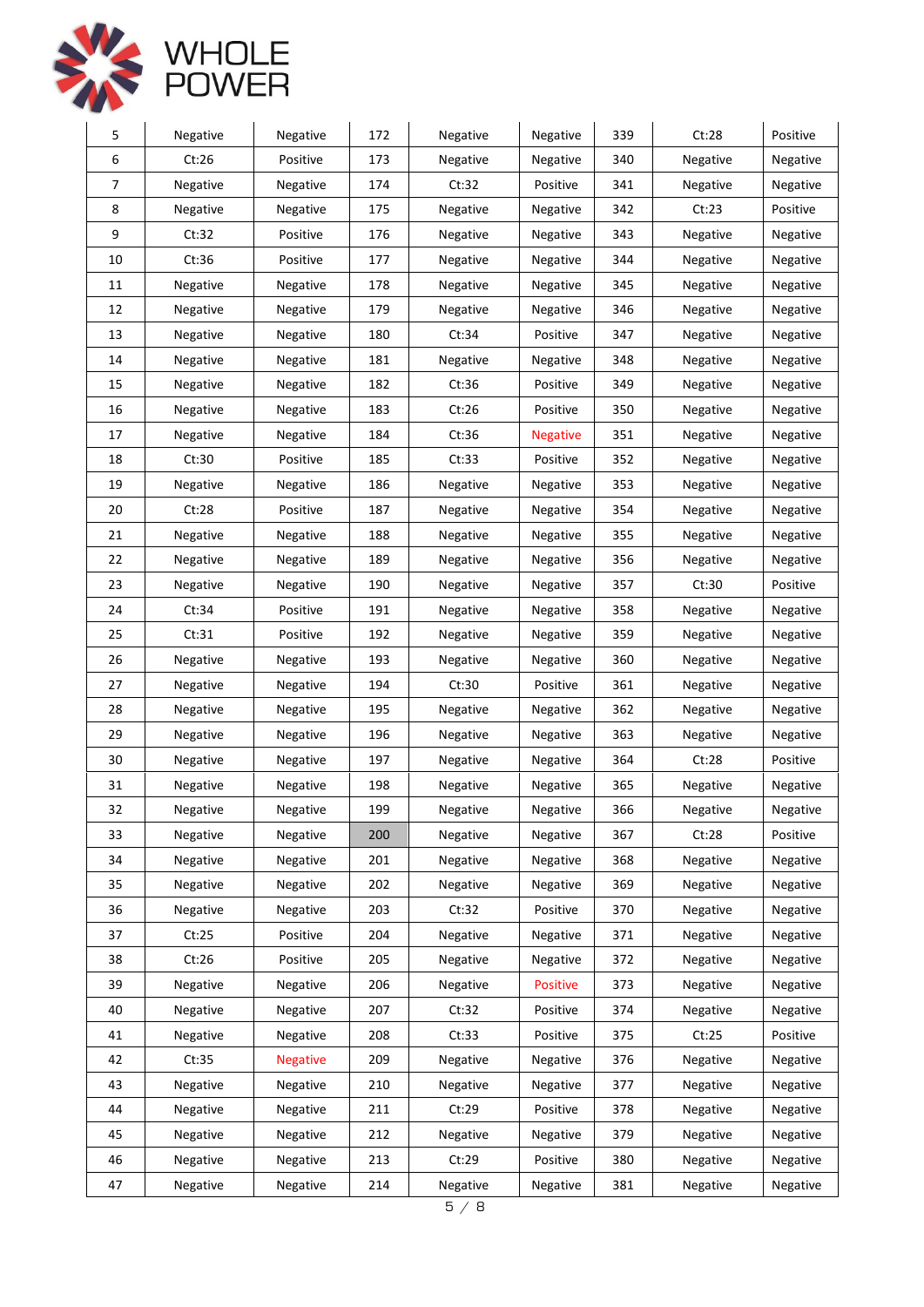

| 48 | Negative | Negative | 215 | Negative | Negative        | 382 | Negative | Negative        |
|----|----------|----------|-----|----------|-----------------|-----|----------|-----------------|
| 49 | Ct:30    | Positive | 216 | Negative | Negative        | 383 | Ct:27    | Positive        |
| 50 | Ct:29    | Positive | 217 | Ct:24    | Positive        | 384 | Negative | Negative        |
| 51 | Ct:27    | Positive | 218 | Ct:27    | Positive        | 385 | Ct:34    | <b>Negative</b> |
| 52 | Negative | Negative | 219 | Ct:32    | Positive        | 386 | Negative | Negative        |
| 53 | Negative | Negative | 220 | Ct:36    | Positive        | 387 | Ct:33    | Positive        |
| 54 | Negative | Negative | 221 | Negative | Negative        | 388 | Negative | Negative        |
| 55 | Negative | Negative | 222 | Negative | Negative        | 389 | Negative | Negative        |
| 56 | Negative | Negative | 223 | Ct:37    | <b>Negative</b> | 390 | Negative | Negative        |
| 57 | Negative | Negative | 224 | Negative | Negative        | 391 | Negative | Negative        |
| 58 | Negative | Negative | 225 | Negative | Negative        | 392 | Negative | Negative        |
| 59 | Negative | Negative | 226 | Negative | Negative        | 393 | Negative | Negative        |
| 60 | Negative | Negative | 227 | Negative | Negative        | 394 | Negative | Negative        |
| 61 | Ct:27    | Positive | 228 | Negative | Negative        | 395 | Negative | Negative        |
| 62 | Ct:30    | Positive | 229 | Ct:35    | Positive        | 396 | Negative | Negative        |
| 63 | Negative | Negative | 230 | Negative | Negative        | 397 | Negative | Negative        |
| 64 | Ct:31    | Positive | 231 | Negative | Negative        | 398 | Negative | Negative        |
| 65 | Negative | Negative | 232 | Negative | Negative        | 399 | Negative | Negative        |
| 66 | Negative | Negative | 233 | Negative | Negative        | 400 | Negative | Negative        |
| 67 | Negative | Negative | 234 | Negative | Negative        | 401 | Negative | Negative        |
| 68 | Negative | Negative | 235 | Negative | Negative        | 402 | Ct:26    | Positive        |
| 69 | Negative | Negative | 236 | Ct:35    | Positive        | 403 | Ct:26    | Positive        |
| 70 | Negative | Negative | 237 | Negative | Negative        | 404 | Ct:24    | Positive        |
| 71 | Negative | Negative | 238 | Ct:24    | Positive        | 405 | Negative | Negative        |
| 72 | Negative | Negative | 239 | Negative | Negative        | 406 | Negative | Negative        |
| 73 | Ct:26    | Positive | 240 | Negative | Negative        | 407 | Ct:34    | Positive        |
| 74 | Negative | Negative | 241 | Negative | Negative        | 408 | Ct:36    | Positive        |
| 75 | Negative | Negative | 242 | Negative | Negative        | 409 | Negative | Negative        |
| 76 | Negative | Negative | 243 | Negative | Negative        | 410 | Negative | Negative        |
| 77 | Negative | Negative | 244 | Negative | Negative        | 411 | Negative | Negative        |
| 78 | Negative | Negative | 245 | Negative | Negative        | 412 | Negative | Negative        |
| 79 | Negative | Negative | 246 | Ct:27    | Positive        | 413 | Negative | Negative        |
| 80 | Negative | Negative | 247 | Negative | Negative        | 414 | Negative | Negative        |
| 81 | Negative | Negative | 248 | Negative | Negative        | 415 | Negative | Negative        |
| 82 | Negative | Negative | 249 | Ct:37    | Positive        | 416 | Negative | Negative        |
| 83 | Ct:30    | Positive | 250 | Negative | Negative        | 417 | Negative | Negative        |
| 84 | Negative | Negative | 251 | Ct:29    | Positive        | 418 | Negative | Negative        |
| 85 | Negative | Negative | 252 | Ct:30    | Positive        | 419 | Negative | Negative        |
| 86 | Negative | Negative | 253 | Negative | Negative        | 420 | Negative | Negative        |
| 87 | Negative | Negative | 254 | Negative | Negative        | 421 | Negative | Negative        |
| 88 | Negative | Negative | 255 | Ct:34    | Positive        | 422 | Negative | Negative        |
| 89 | Negative | Negative | 256 | Negative | Negative        | 423 | Negative | Negative        |
| 90 | Ct:32    | Positive | 257 | Negative | Negative        | 424 | Ct:28    | Positive        |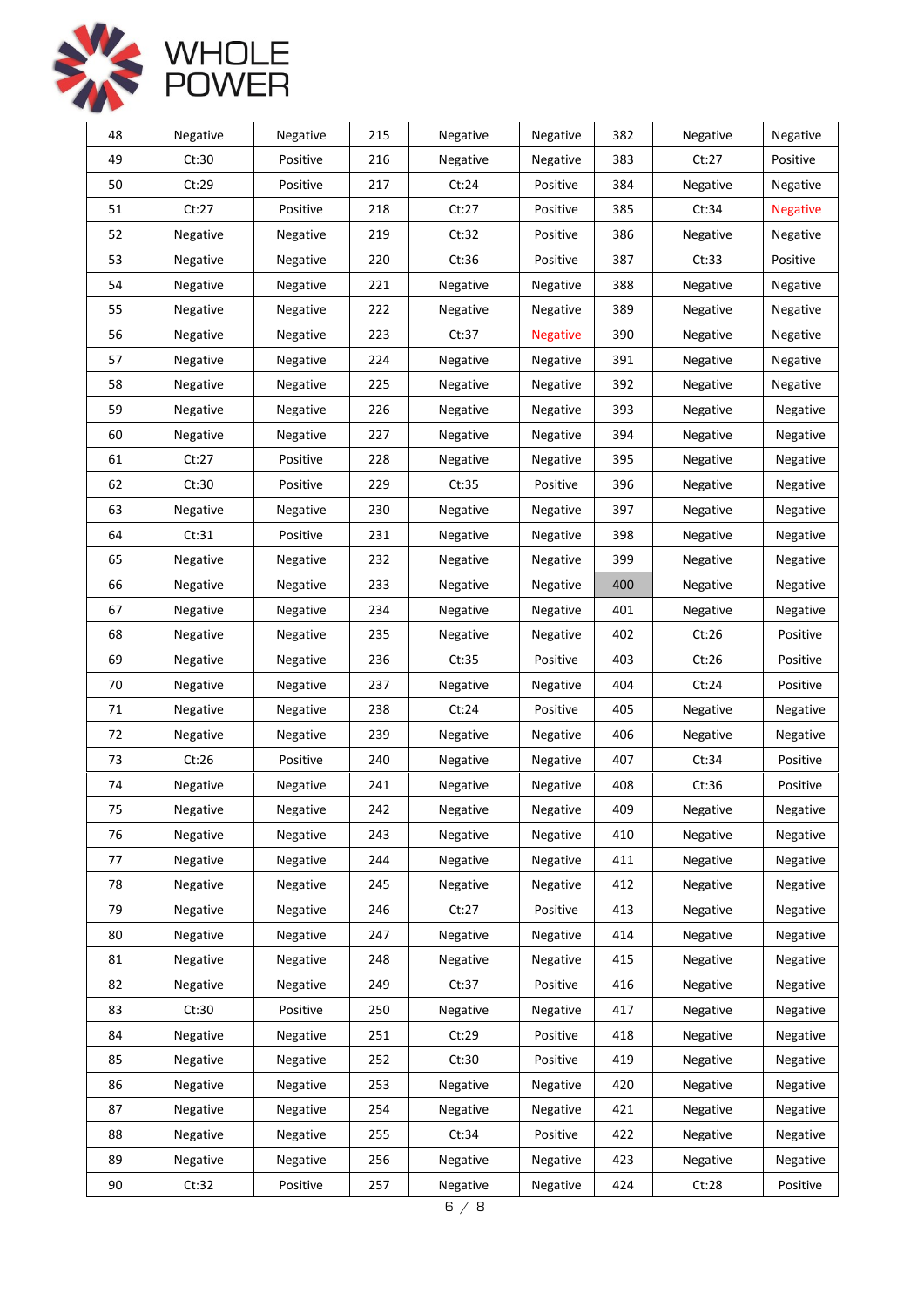



| 91  | Negative | Negative        | 258 | Negative | Negative | 425 | Negative | Negative        |
|-----|----------|-----------------|-----|----------|----------|-----|----------|-----------------|
| 92  | Negative | Negative        | 259 | Ct:25    | Positive | 426 | Negative | Negative        |
| 93  | Negative | Negative        | 260 | Negative | Negative | 427 | Negative | Negative        |
| 94  | Negative | Negative        | 261 | Negative | Negative | 428 | Negative | Negative        |
| 95  | Negative | Negative        | 262 | Negative | Negative | 429 | Negative | Negative        |
| 96  | Ct:33    | Positive        | 263 | Negative | Negative | 430 | Negative | Negative        |
| 97  | Negative | Negative        | 264 | Ct:28    | Positive | 431 | Negative | Negative        |
| 98  | Negative | Negative        | 265 | Negative | Negative | 432 | Negative | Negative        |
| 99  | Negative | Negative        | 266 | Negative | Negative | 433 | Negative | Negative        |
| 100 | Negative | Negative        | 267 | Ct:23    | Positive | 434 | Negative | Negative        |
| 101 | Ct:29    | Positive        | 268 | Negative | Negative | 435 | Negative | Negative        |
| 102 | Negative | Negative        | 269 | Negative | Negative | 436 | Negative | Negative        |
| 103 | Negative | Negative        | 270 | Ct:23    | Positive | 437 | Negative | Negative        |
| 104 | Negative | Negative        | 271 | Ct:26    | Positive | 438 | Ct:29    | Positive        |
| 105 | Negative | Negative        | 272 | Negative | Negative | 439 | Negative | Negative        |
| 106 | Negative | Negative        | 273 | Ct:30    | Positive | 440 | Negative | Negative        |
| 107 | Negative | Negative        | 274 | Negative | Negative | 441 | Ct:30    | Positive        |
| 108 | Negative | Negative        | 275 | Negative | Negative | 442 | Negative | Negative        |
| 109 | Ct:35    | <b>Negative</b> | 276 | Ct:24    | Positive | 443 | Ct:31    | Positive        |
| 110 | Negative | Negative        | 277 | Ct:27    | Positive | 444 | Ct:29    | Positive        |
| 111 | Negative | Negative        | 278 | Negative | Negative | 445 | Ct:33    | Positive        |
| 112 | Negative | Negative        | 279 | Negative | Negative | 446 | Negative | Negative        |
| 113 | Negative | Negative        | 280 | Negative | Negative | 447 | Negative | Negative        |
| 114 | Negative | Negative        | 281 | Ct:29    | Positive | 448 | Ct:33    | Positive        |
| 115 | Negative | Negative        | 282 | Negative | Negative | 449 | Negative | Negative        |
| 116 | Negative | Negative        | 283 | Negative | Negative | 450 | Negative | Negative        |
| 117 | Negative | Negative        | 284 | Ct:28    | Positive | 451 | Negative | Positive        |
| 118 | Negative | Negative        | 285 | Negative | Negative | 452 | Negative | Negative        |
| 119 | Negative | Negative        | 286 | Ct:23    | Positive | 453 | Negative | Negative        |
| 120 | Ct:29    | Positive        | 287 | Negative | Negative | 454 | Negative | Negative        |
| 121 | Negative | Negative        | 288 | Negative | Negative | 455 | Ct:29    | Positive        |
| 122 | Ct:29    | Positive        | 289 | Negative | Negative | 456 | Ct:35    | <b>Negative</b> |
| 123 | Negative | Negative        | 290 | Ct:30    | Positive | 457 | Negative | Negative        |
| 124 | Negative | Negative        | 291 | Ct:32    | Positive | 458 | Negative | Negative        |
| 125 | Ct:36    | Positive        | 292 | Negative | Negative | 459 | Negative | Negative        |
| 126 | Negative | Negative        | 293 | Negative | Negative | 460 | Negative | Negative        |
| 127 | Ct:31    | Positive        | 294 | Negative | Negative | 461 | Negative | Negative        |
| 128 | Ct:24    | Positive        | 295 | Negative | Negative | 462 | Negative | Negative        |
| 129 | Negative | Negative        | 296 | Negative | Negative | 463 | Negative | Negative        |
| 130 | Ct:33    | <b>Negative</b> | 297 | Ct:26    | Positive | 464 | Negative | Negative        |
| 131 | Negative | Negative        | 298 | Ct:31    | Positive | 465 | Negative | Negative        |
| 132 | Negative | Negative        | 299 | Negative | Negative | 466 | Ct:31    | Positive        |
| 133 | Negative | Negative        | 300 | Ct:28    | Positive | 467 | Negative | Negative        |